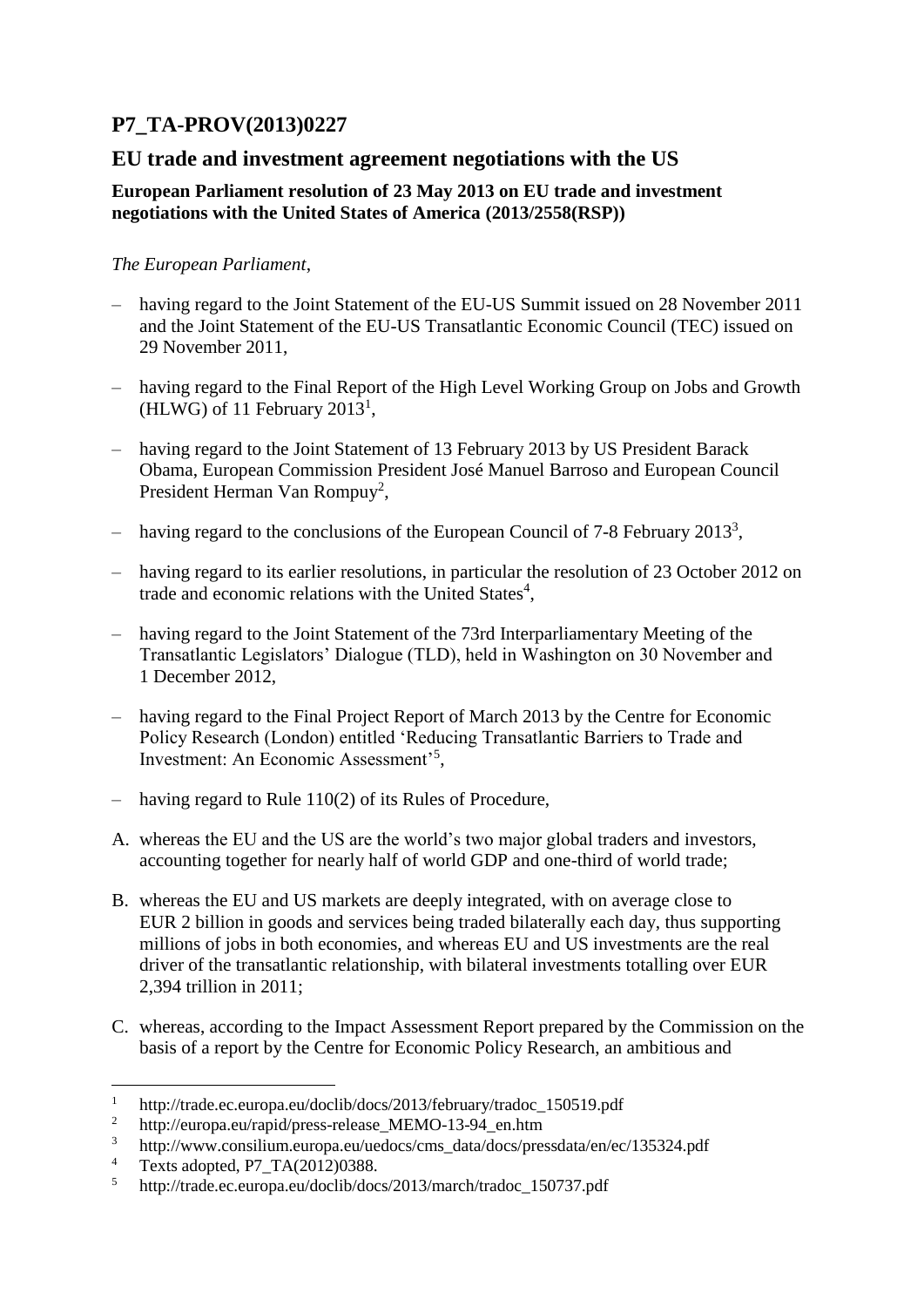comprehensive transatlantic trade and investment partnership, once fully implemented, could bring significant economic gains as a whole for both the EU (EUR 119,2 billion a year) and the US (EUR 94,9 billion a year); whereas EU exports to the US could thus increase by 28 % and total EU exports by 6 %, hence benefiting EU exporters of goods and services as well as EU consumers;

- D. whereas the EU and US share common values, comparable legal systems and high, even if different, standards of labour, consumer and environmental protection;
- E. whereas the global economy faces challenges and the emergence of new actors, and both the EU and the US must exploit the full potential of closer economic cooperation in order to leverage the benefits of international trade in terms of overcoming the economic crisis and achieving a sustained global economic recovery;
- F. whereas, following the EU-US Summit held in November 2011, the HLWG was tasked to identify options for increasing trade and investment in order to support mutually beneficial job creation, economic growth and competitiveness;
- G. whereas the HLWG has jointly analysed a wide range of potential options for expanding transatlantic trade and investment, reaching the conclusion in its Final Report that a comprehensive trade and investment agreement would provide the most significant level of benefit for both economies;
- H. whereas the EU is convinced that developing and strengthening the multilateral system is the crucial objective; whereas, however, that does not preclude bilateral agreements going beyond WTO commitments and being complementary to multilateral rules, since both regional agreements and free trade agreements lead to increasing harmonisation of standards and broader liberalisation favourable to the multilateral trading system;
- I. whereas on 12 March 2013 the Commission proposed authorising the opening of negotiations and draft negotiating directives for the consideration of the Council;

#### *The strategic, political and economic context*

- 1. Believes that the strategic importance of the EU-US economic relationship should be reaffirmed and deepened, and that the EU and the US should design common approaches to global trade, investment and trade-related issues such as standards, norms and regulations, in order to develop a broader transatlantic vision and a common set of strategic goals;
- 2. Considers that it is crucial for the EU and the US to realise the untapped potential of a truly integrated transatlantic market, in order to maximise the creation of decent jobs and stimulate a smart, strong, sustainable and balanced growth potential; considers this to be particularly timely in the light of the ongoing economic crisis, the state of the financial markets and financing conditions, the high level of public debt, high unemployment rates and modest growth projections on both sides of the Atlantic, and of the benefits offered by a truly coordinated response to these shared problems;
- 3. Believes that the EU should draw on its vast experience of negotiating deep and comprehensive bilateral trade agreements in order to achieve even more ambitious results with the US: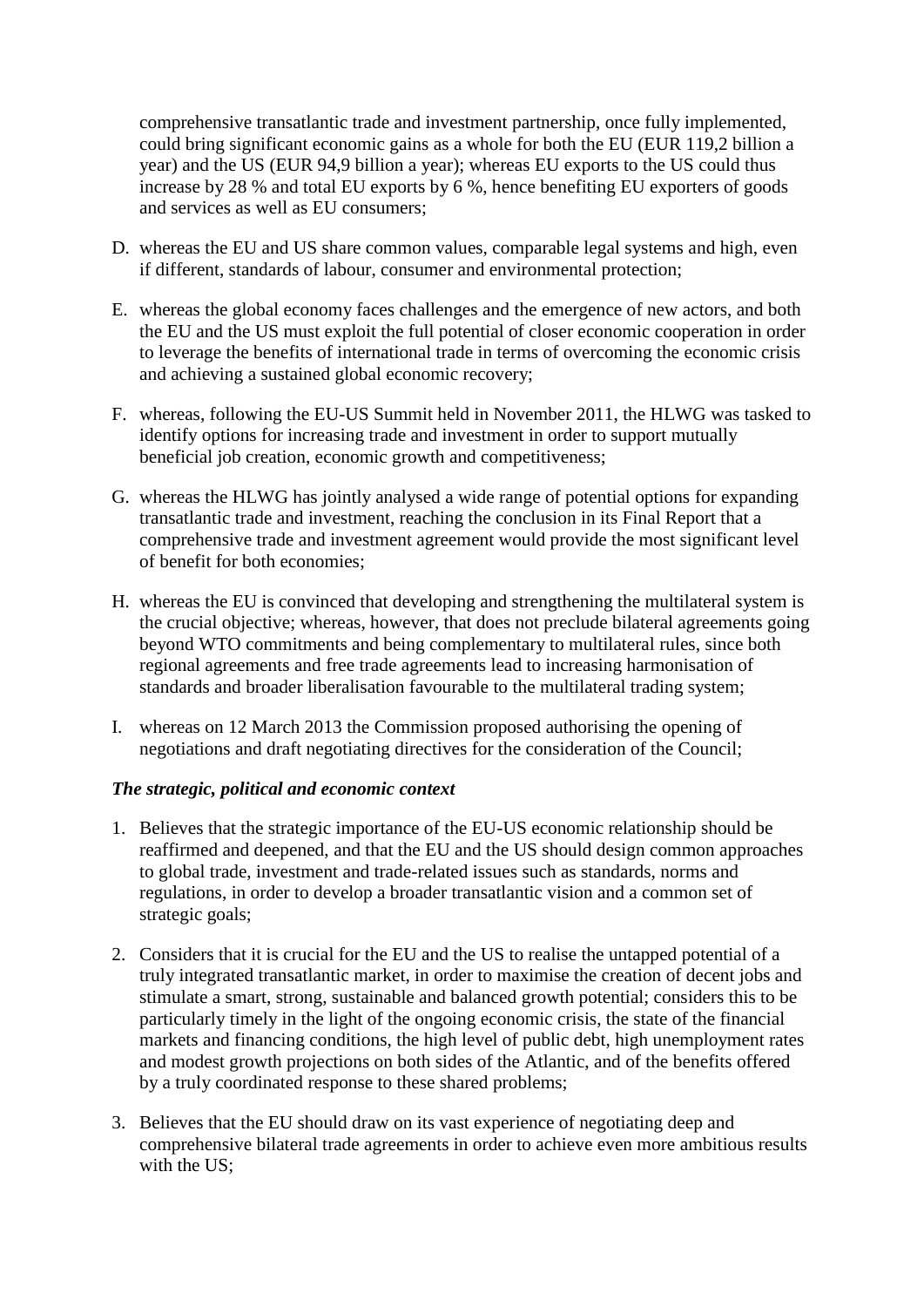## *The HLWG Final Report*

- 4. Welcomes the release of the HLWG Final Report and fully endorses the recommendation to launch negotiations for a comprehensive trade and investment agreement;
- 5. Welcomes the emphasis in the Final Report on: (i) ambitiously improving reciprocal market access for goods, services, investment and public procurement at all levels of government; (ii) reducing non-tariff barriers (NTBs) and enhancing the compatibility of regulatory regimes; and (iii) developing common rules to address shared global trade challenges and opportunities;
- 6. Supports the view that, given already-existent low average tariffs, the key to unlocking the potential of the transatlantic relationship lies in the tackling of NTBs, which consist mainly of customs procedures, technical standards, and behind-the-border regulatory restrictions; supports the objective proposed by the HLWG of moving progressively towards an even more integrated transatlantic marketplace;
- 7. Welcomes the recommendation to explore new means of reducing unnecessary costs and administrative delays stemming from regulation, while achieving the levels of health, safety and environmental protection that each side deems appropriate, or while otherwise meeting legitimate regulatory objectives;

#### *Negotiating mandate*

- 8. Reiterates its support for a deep and comprehensive trade and investment agreement with the US that would support the creation of high-quality jobs for European workers, directly benefit European consumers, open up new opportunities for EU companies, in particular small and medium-sized enterprises (SMEs), to sell goods and provide services in the US, ensure full access to public procurement markets in the US, and improve opportunities for EU investments in the US;
- 9. Calls on the Council to follow up on the recommendations contained in the HLWG Final Report and to authorise the Commission to start negotiations for a Transatlantic Trade and Investment Partnership (TTIP) agreement with the US;
- 10. Stresses that the TTIP should be ambitious and binding on all levels of government on both sides of the Atlantic, including all regulators and other competent authorities; stresses that the agreement should lead to lasting genuine market openness on a reciprocal basis and trade facilitation on the ground, and should pay particular attention to structural ways of achieving greater transatlantic regulatory convergence; considers that the agreement should not risk prejudicing the Union's cultural and linguistic diversity, including in the audiovisual and cultural services sector;
- 11. Considers it essential for the EU and its Member States to maintain the possibility of preserving and developing their cultural and audiovisual policies, and to do so in the context of their existing laws, standards and agreements; calls, therefore, for the exclusion of cultural and audiovisual services, including those provided online, to be clearly stated in the negotiating mandate;
- 12. Stresses that intellectual property is one of the driving forces of innovation and creation and a pillar of the knowledge-based economy, and that the agreement should include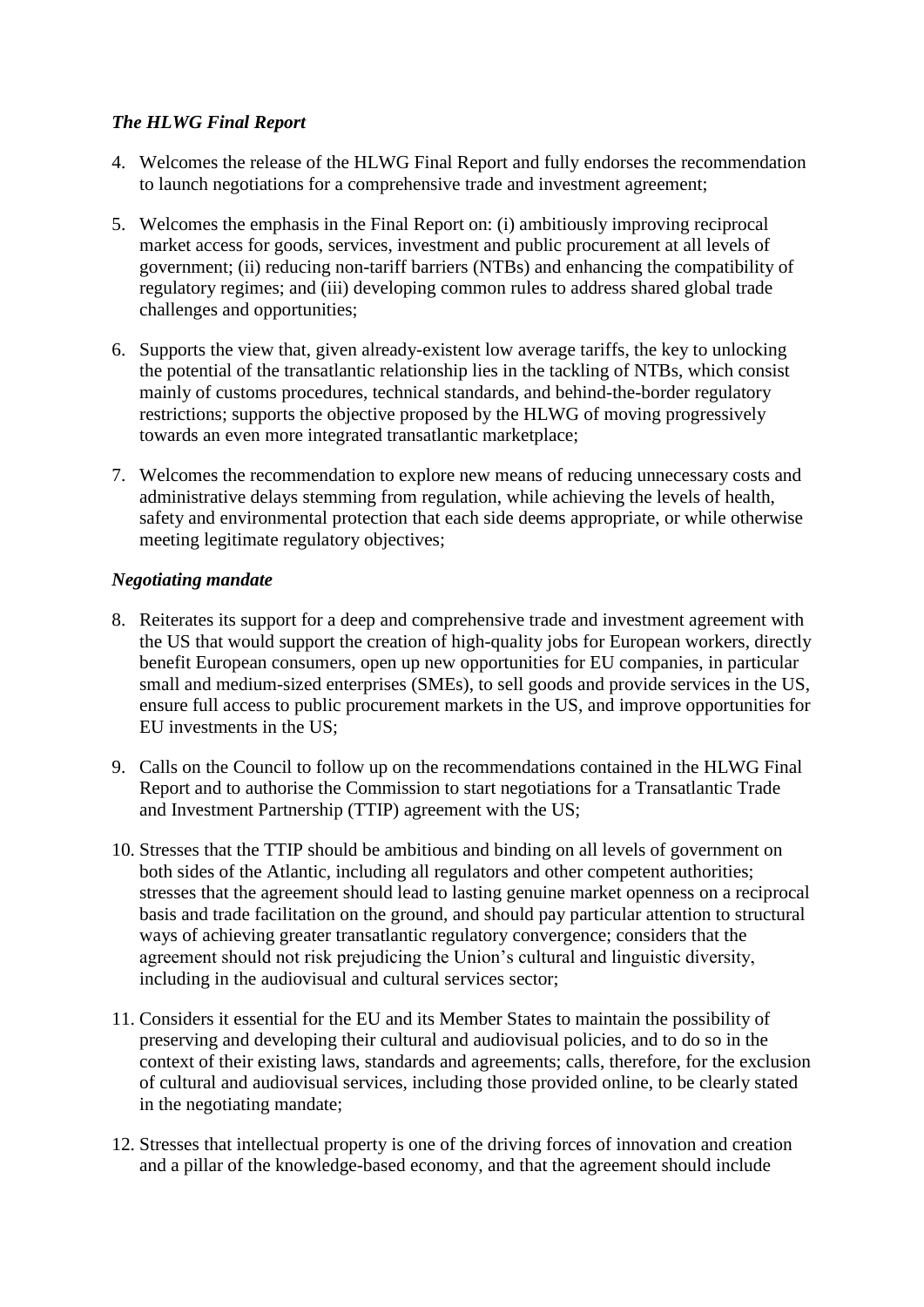strong protection of precisely and clearly defined areas of intellectual property rights (IPRs), including geographical indications, and should be consistent with existing international agreements; believes that other areas of divergence relating to IPRs should be resolved in line with international standards of protection;

- 13. Considers that the agreement should guarantee full respect for EU fundamental rights standards; reiterates its support for a high level of protection of personal data, which should benefit consumers on both sides of the Atlantic; considers that the agreement should take account of the General Agreement on Trade in Services (GATS) provisions on the protection of personal data;
- 14. Recalls the importance of the transport sector for growth and jobs, and especially in aviation, where the EU and US markets account for 60 % of world air traffic; stresses that the negotiations should meaningfully address the current restrictions on maritime and air transport services owned by European businesses, including in relation to foreign ownership of airlines and reciprocity on cabotage, as well as maritime cargo screening;
- 15. Highlights the value of risk-based assessment and information sharing between both parties regarding market surveillance and the identification of counterfeit products;
- 16. Welcomes, in particular, the HLWG's recommendation that the EU and the US address the environment and labour aspects of trade and sustainable development; considers that the experience of previous EU trade agreements and the long-lasting EU-US commitments should be taken into account in order to strengthen the development and enforcement of labour and environmental laws and policies and promote the core standards and benchmarks laid down by the International Labour Organisation (ILO), as well as decent jobs and sustainable development; encourages the harmonisation of Corporate Social Responsibility (CSR) standards; recognises that achieving common standards is likely to present both technical and political challenges, and emphasises that the common goal should be to ensure that there is no diminution of environmental ambitions;
- 17. Emphasises the sensitivity of certain fields of negotiation, such as the agricultural sector, where perceptions of Genetically Modified Organisms (GMOs), cloning and consumer health tend to diverge between the US and the EU; sees an opportunity in enhanced cooperation in agriculture trade, and stresses the importance of an ambitious and balanced outcome in this field; stresses that the agreement must not undermine the fundamental values of either side, for example the precautionary principle in the EU; calls on the US to lift its import ban on EU beef products, as a trust-building measure;
- 18. Stresses that financial services must be included in the TTIP negotiations, and calls in this context for particular attention to be paid to equivalence, mutual recognition, convergence and extraterritoriality, since these are central considerations for both sides; emphasises that convergence towards a common financial regulatory framework between the EU and US would be beneficial; highlights that whilst market access must be regarded as a positive step, prudential supervisory processes are vital for obtaining proper convergence; stresses that the negative impact of extraterritoriality should be minimised and should not be allowed to detract from a consistent approach to regulating financial services;
- 19. Reaffirms its support for the dismantling of unnecessary regulatory barriers, and encourages the Commission and the US Administration to include in the agreement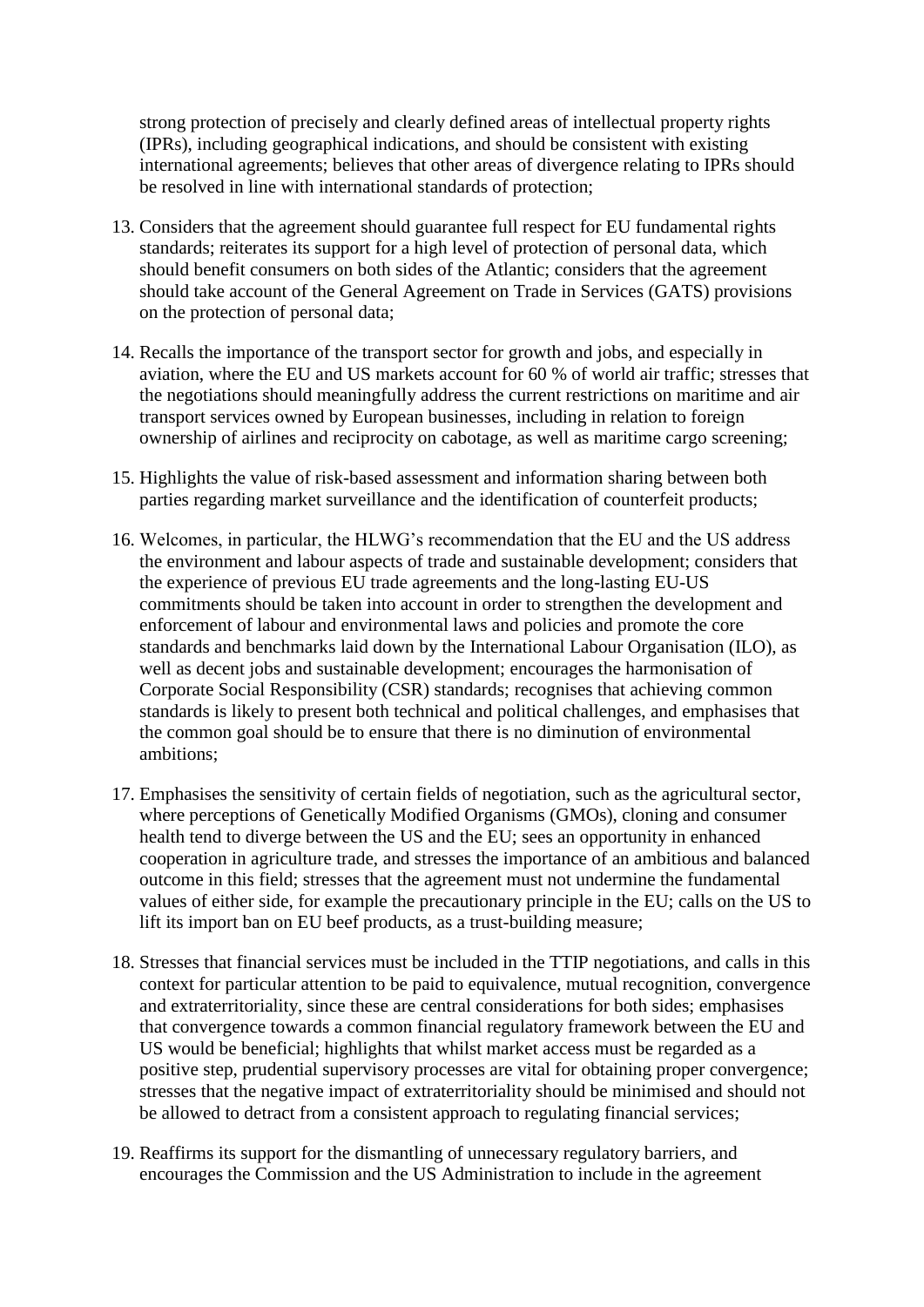mechanisms (including early upstream regulatory cooperation) aimed at preventing future barriers; considers that better regulation and the reduction of regulatory and administrative burdens are issues which must be at the forefront when negotiating the TTIP, and that greater transatlantic regulatory convergence should lead to more streamlined regulation which is easy to understand and apply, in particular for SMEs;

- 20. Reiterates its conviction that an EU-US comprehensive trade and investment agreement has the potential to lead to a win-win situation, beneficial for both economies, and that a deeper degree of integration would considerably multiply the gains for both economies; is convinced that aligning EU and US regulatory technical standards where possible, would ensure that the EU and the US will continue to set global standards, and would pave the way for international standards; takes the firm view that the benefits of this agreement in terms of international trade and standardisation must be carefully considered and formulated;
- 21. Recalls the need for proactive outreach and continuous and transparent engagement by the Commission with a wide range of stakeholders, including business, environmental, agricultural, consumer, labour and other representatives, throughout the negotiation process, in order to ensure fact-based discussions, build trust in the negotiations, obtain proportionate input from various sides, and foster public support by taking stakeholders' concerns into consideration; encourages all stakeholders to actively participate and to put forward initiatives and information relevant to the negotiations;
- 22. Cautions that quality should prevail over time, and trusts that the negotiators will not rush into a deal that does not deliver tangible and substantive benefits to our businesses, workers and citizens;

#### *The role of Parliament*

- 23. Looks forward to the launch of negotiations with the US, and to following them closely and contributing to their successful outcome; reminds the Commission of its obligation to keep Parliament immediately and fully informed at all stages of the negotiations (before and after the negotiating rounds); is committed to addressing the legislative and regulatory issues that may arise in the context of the negotiations and the future agreement; reiterates its basic responsibility to represent the citizens of the EU, and looks forward to facilitating inclusive and open discussions during the negotiating process; is committed to taking a proactive role in collaborating with its US counterparts when introducing new regulations;
- 24. Is committed to working closely with the Council, the Commission, the US Congress, the US Administration and the stakeholders to achieve the full economic, social and environmental potential of the transatlantic economic relationship and strengthen EU and US leadership in the liberalisation and regulation of trade and foreign investment; is committed to encouraging a deeper bilateral EU-US cooperation in order to assert the leadership of both in international trade and investment;
- 25. Recalls that Parliament will be asked to give its consent to the future TTIP agreement, as stipulated by the Treaty on the Functioning of the European Union, and that its positions should therefore be duly taken into account at all stages;